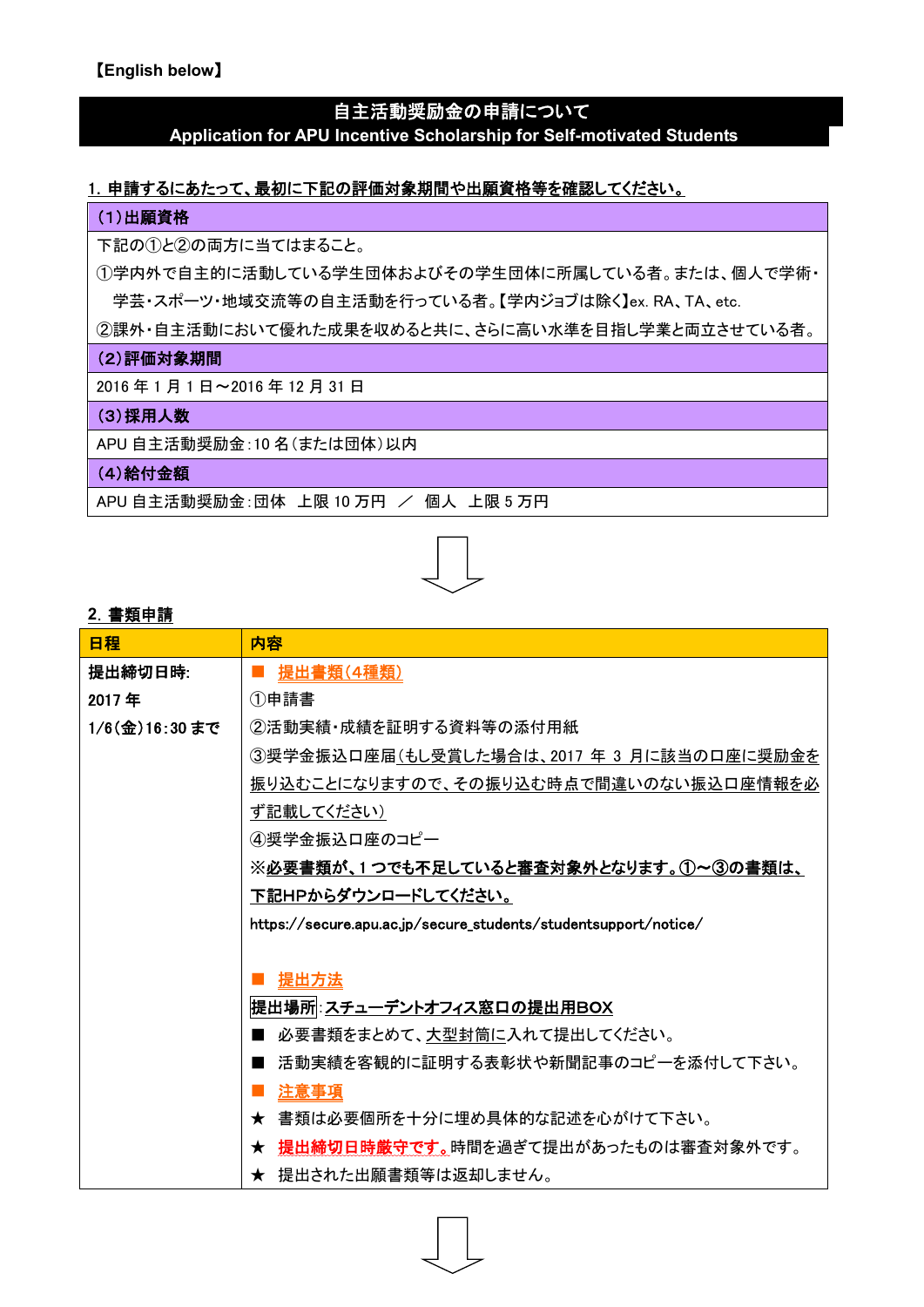# 3.審査(APU 自主活動奨励金)

| 評価の高い団体・個人を採用します。採用人数:10名(または団体)以内 |
|------------------------------------|
|------------------------------------|



#### 4.結果発表

| 2017 年 | ' 受賞者には、キャンパスターミナルの個人伝言にて連絡します。    |
|--------|------------------------------------|
| 3月下旬   | *虚偽の申請、その他受賞にふさわしくない事項が発覚した場合は、結果発 |
|        | 表後においても受賞を取り消します。                  |



# 5. 採用者への給付

| Ⅰ 2017 年 | 受賞者には事前に提出してもらっている奨学金振込口座のコピーに基づき、お金を振 |
|----------|----------------------------------------|
| 3月下旬     | り込みます。                                 |
|          |                                        |



## **6.**表彰式

| 2017 年  | APU 自主活動奨励金を受賞した団体・個人には、表彰式に参加してもらいます。表彰 |
|---------|------------------------------------------|
| │ 6 月ごろ | 式の時間・場所は、受賞した団体・個人に改めて連絡します。             |
| 予定      |                                          |

Student Office stueca@apu.ac.jp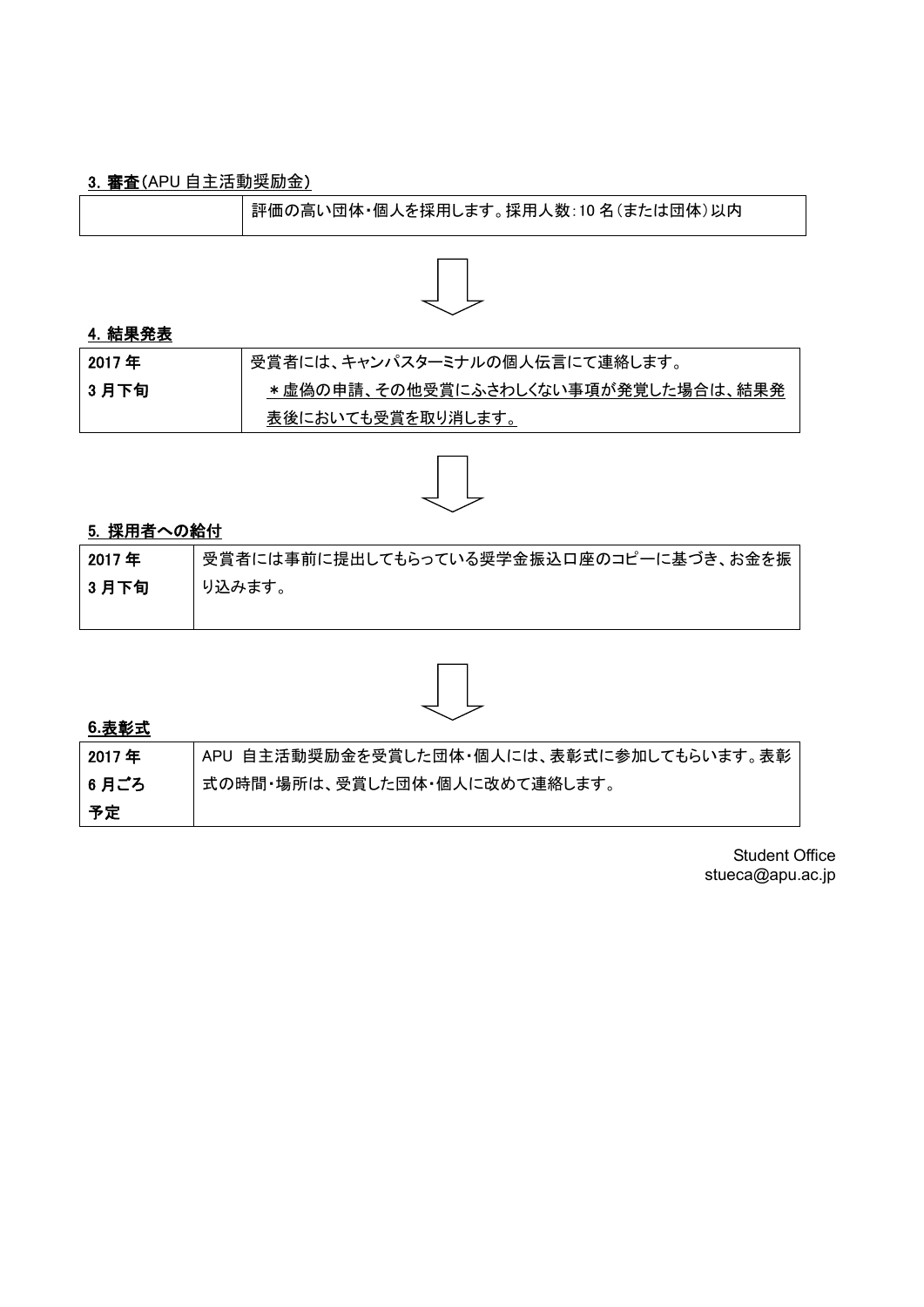# **1. Please make sure to follow the below guidelines:**

| (1) Qualifications                                                                          |
|---------------------------------------------------------------------------------------------|
| Satisfy each of the following:                                                              |
| Student groups and students who are affiliated with a student group that is involved in     |
| self-motivated activities on or off-campus. Or individual students involved in academic,    |
| sports, cultural or local exchange self-motivated activities. [Exclude On campus Job]ex.    |
| RA, TA, etc.                                                                                |
| Students who have displayed exceptional performance in their extra-curricular or<br>٠       |
| self-motivated activities and are aiming for greater future achievements and have been able |
| to keep a balance between these activities and university study are eligible.               |
| (2) Eligible period for evaluations                                                         |
| January 1, 2016 $\sim$ December 31, 2016                                                    |
| (3) Number of awards                                                                        |
| APU Incentive Scholarships for Self-motivated Students: Maximum of 10 (or groups)           |
| (4) Value of scholarship                                                                    |
| APU Incentive Scholarships for Self-motivated Students:                                     |
| For Groups: Up to 100,000 yen                                                               |
| For Individuals: Up to 50,000 yen                                                           |
|                                                                                             |

## **2**.**Application for documents**

| <b>Data</b>                                                           | <b>Contents</b>                                                                                                                                                                                                                                                                                                                                                                                                                                                                                                                               |
|-----------------------------------------------------------------------|-----------------------------------------------------------------------------------------------------------------------------------------------------------------------------------------------------------------------------------------------------------------------------------------------------------------------------------------------------------------------------------------------------------------------------------------------------------------------------------------------------------------------------------------------|
| <b>Submission</b><br>deadline:<br>2017<br>January 6th (Fri),<br>16:30 | <b>Required Documents (4 types)</b><br>$\circled{1}$ Application form.<br>2 Attached proof of activities and results.<br>3 Account for Scholarship Funds (Please be sure to write down the<br>correct account information as of March of 2017, since the scholarship<br>will be transferred to your account during those months.)<br>4A copy of the page from your bank passbook showing your name and<br>account number.                                                                                                                     |
|                                                                       | *Please note that your documents will not be evaluated if incomplete.<br>Download Applications $\mathbb{O}\sim\mathbb{O}$ from:<br>https://secure.en.apu.ac.jp/secure_students/studentsupport/notice/?<br><b>How to submit</b><br>Submit applications at the Student Office submission box.<br>$\star$ Please put together the required documents and submit it in a big<br>envelope.<br>$\star$ Please attach any documents that provide objective proof of your<br>achievements – copies of award certificates, newspaper articles, etc. If |
|                                                                       | you do not have any materials to attach, you do not need to submit the<br>attachment form.<br><b>Notes</b><br>$\star$ When preparing your application documents you should be sure to<br>provide all the necessary information clearly and in as much detail as<br>possible.<br>$\star$ Late applications will NOT be accepted.<br>$\star$ These documents will not be returned.                                                                                                                                                              |